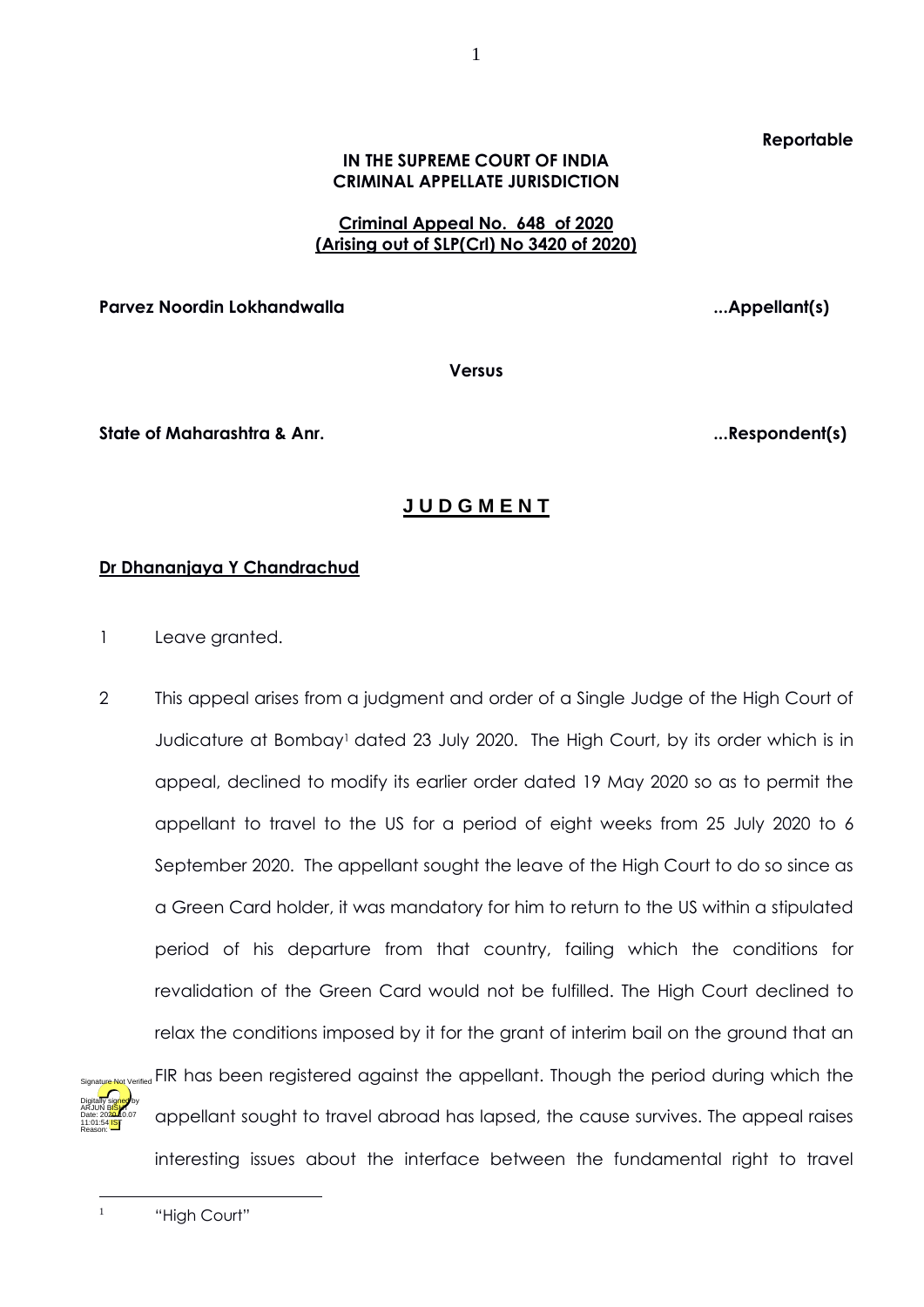abroad and its curtailment under a judicial order as an incident to regulate conditions governing the grant of bail.

- 3. The genesis of the present case arises from a private complaint which was filed in January 2014 by Mehraj Rajabali Merchant in the court of the JMFC Thane alleging that the appellant has fabricated a Power of Attorney dated 19 December 2011 by forging the signature of his brother, Shalin Lokhandawalla. On 10 April 2014, the JMFC passed an order, by which he directed an investigation under Section 156(3) of the Code of Criminal Procedure 1973<sup>2</sup> in terms of the following directions:
	- "1. The Kapurbavdi police station is directed to register the crime and investigate into the matter.
	- 2. Further it is hereby directed to submit the report before the court for taking action, if any, u/s.340 of Cr.P.C."
- 4 A First Information Report was registered against the appellant on 22 April 2014 in which the appellant is alleged to be involved in offences punishable under Sections 420, 467, 468, 469, 470, 471 and 474 of the Indian Penal Code 1860<sup>3</sup> read with the provisions of Section 34.
- 5 The appellant and the co-accused, Arun Fatehpuria, had preferred an application for grant of anticipatory bail before the Sessions Court Thane, which granted interim protection from arrest to both the accused on 17 February 2018. On 16 April 2018, the Sessions Court at Thane confirmed the interim order and granted anticipatory bail to the co-accused, Arun Fatehpuria, primarily on the basis that the allegations in the complaint depend largely on documentary material, rendering custodial interrogation unnecessary. However, the interim order protecting the appellant was

<sup>2</sup> "CrPC"

<sup>3</sup> "IPC"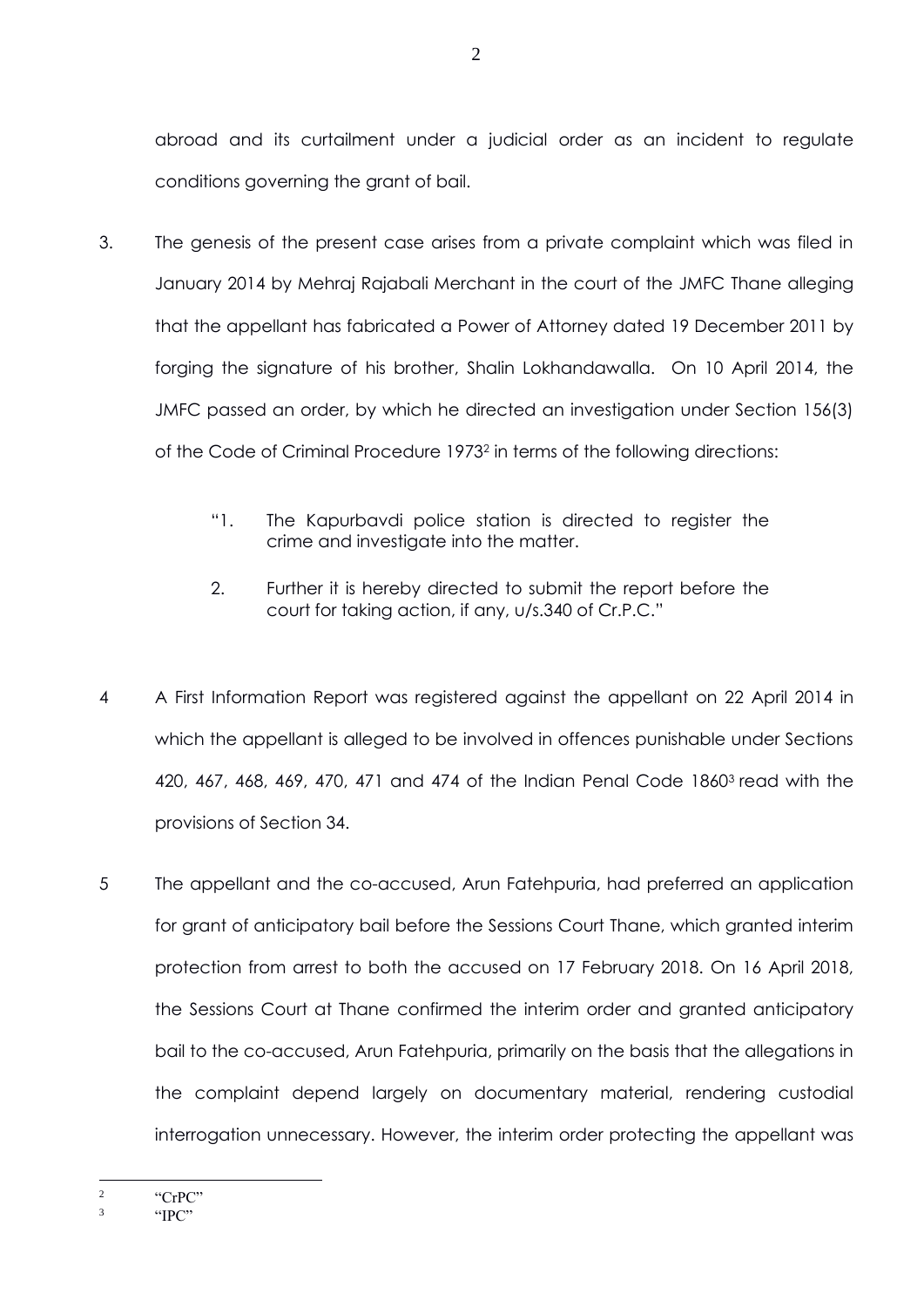cancelled because the counsel representing the appellant withdrew the application on his behalf.

6 The appellant is an Indian citizen and holds an Indian passport. He holds a Green Card, enabling him to reside in the US. He has resided in the US since 1985. However, between 10 March 2015 and 10 January 2020, the appellant visited India on sixteen occasions, details of which have been filed on an affidavit dated 7 August 2020 in these proceedings. A tabulated chart (Annexure P-3 to the affidavit) contains details of his travel history, and is extracted below:

| "Sr.<br>No. | <b>Arrival Date</b> | Departure Date |           |
|-------------|---------------------|----------------|-----------|
| 1.          | 10/3/2015           | Mumbai         | Mumbai    |
| 2.          |                     | 19/03/2015     | Mumbai    |
| 3.          | 21/4/2015           |                | Mumbai    |
| 4.          |                     | 22/4/2015      | Mumbai    |
| 5.          | 7/5/2015            |                | Mumbai    |
| 6.          |                     | 10/5/2015      | New Delhi |
| 7.          | 21/8/2015           |                | Mumbai    |
| 8.          |                     | 24/8/2015      | Mumbai    |
| 9.          | 3/2/2016            |                | New Delhi |
| 10.         |                     | 11/2/2016      | New Delhi |
| 11.         | 14/2/2016           |                | New Delhi |
| 12.         |                     | 24/2/2016      | New Delhi |
| 13.         | 24/6/2016           |                | Mumbai    |
| 14.         |                     | 28/7/2016      | Mumbai    |
| 15.         |                     | 10/2/2017      | New Delhi |
| 16.         | 4/5/2017            |                | Mumbai    |
| 17.         |                     | 10/7/2017      | Mumbai    |
| 18.         | 15/7/2017           |                | Mumbai    |
| 19.         |                     | 24/7/2017      | Mumbai    |
| 20.         | 9/8/2017            |                | Mumbai    |
| 21.         | 19/10/2017          |                | Mumbai    |
|             |                     |                |           |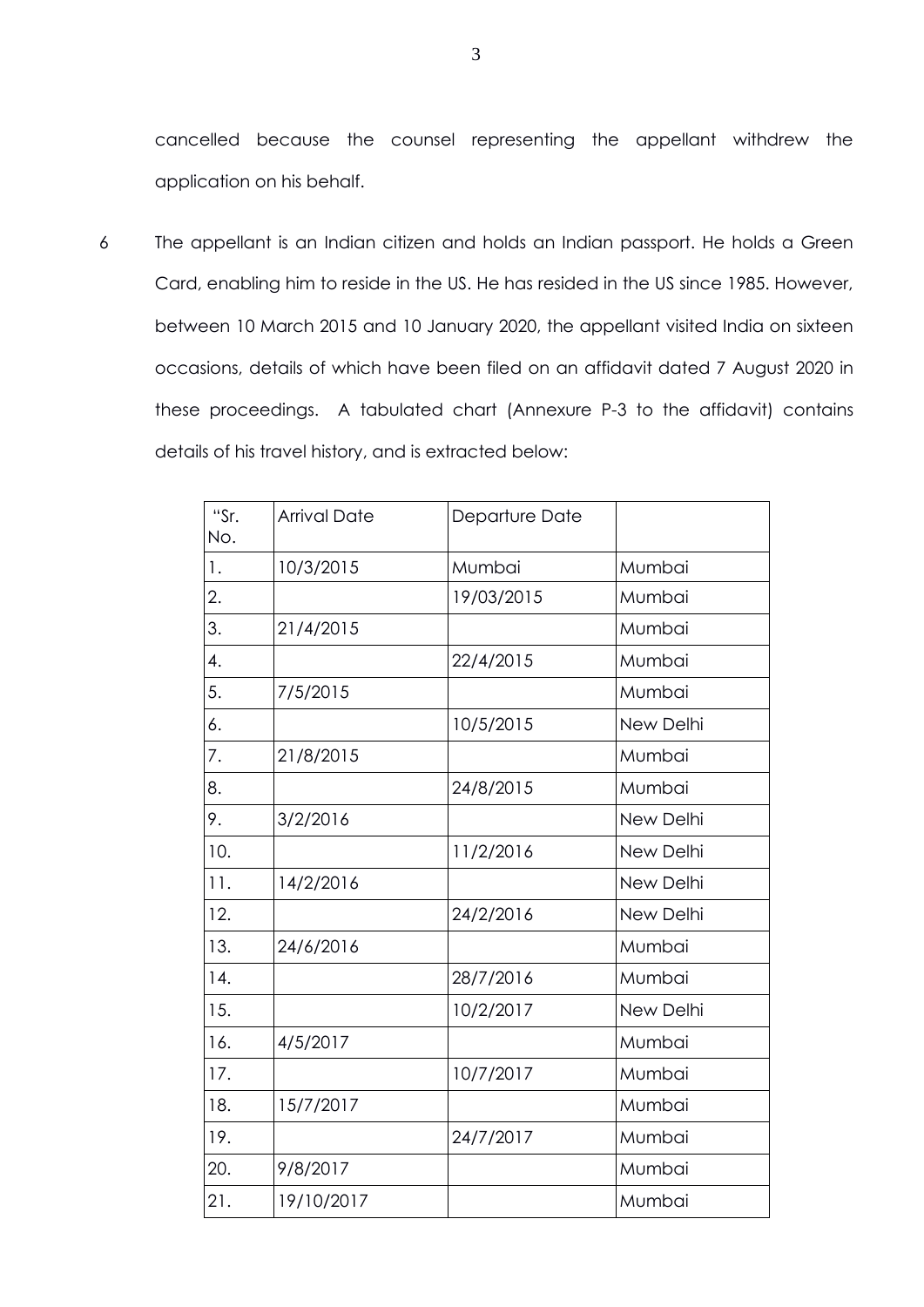| 22. | 3/11/2017  |            | Mumbai                    |
|-----|------------|------------|---------------------------|
|     |            |            |                           |
| 23. |            | 11/11/2017 | India (City not<br>known) |
| 24. |            | 26/2/2018  | Mumbai                    |
| 25. | 1/6/2018   |            | Mumbai                    |
| 26. |            | 10/7/2018  | India (City not<br>known) |
| 27. | 26/9/2018  |            | Mumbai                    |
| 28. |            | 26/10/2018 | Mumbai                    |
| 29. | 22/11/2018 |            | Mumbai                    |
| 30. |            | 14/12/2018 | Mumbai                    |
| 31. | 4/4/2019   |            | Mumbai                    |
| 32. |            | 22/5/2019  | Mumbai                    |
| 33. | 10/1/2020  |            | Mumbai                    |

- 7 The appellant arrived in India on 10 January 2020. He was arrested on 21 February 2020 at the point of departure in Mumbai in pursuance of a look-out notice which appears to have been issued on the basis of the FIR dated 22 April 2014. An application for bail was filed before the Sessions Court in the first week of March 2020 but was rejected on 4 May 2020. On 23 April 2020, the appellant filed an application for bail before the High Court of Judicature at Bombay. The High Court, by its order dated 19 May 2020, granted temporary bail to the appellant, subject to the following conditions:
	- "a) The applicant be released on temporary bail for a period of eight weeks in C.R. No.I-156 of 2014 registered with Kapurbavadi Police Station, Thane on his furnishing P.R. Bond of Rs.25,000/- with one or more sureties to make up the amount.
	- b) Till the procedure for furnishing sureties is completed, the applicant is permitted to furnish cash bail.
	- c) Before his actual release from jail, the Applicant is directed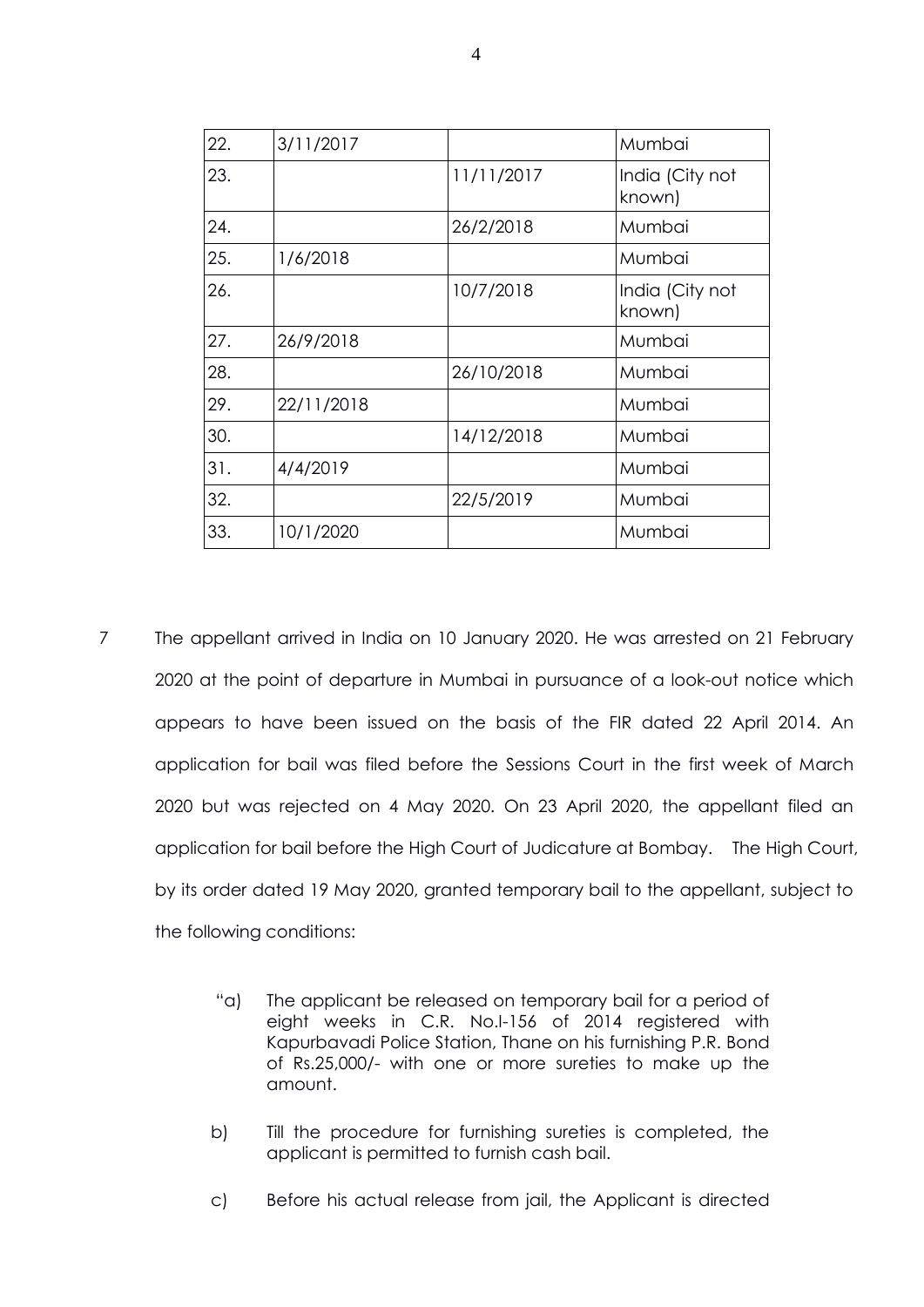to surrender his Passport and/or Green Card issued by the United States of America with the Investigating Agency, if not earlier seized by it or other Government Authorities.

- d) After his release from jail, the applicant is directed not to leave jurisdiction of Thane Police Commissionerate without prior permission of the trial Court.
- e) Place the Application for regular bail before the regular Court after normal functioning of the Court begins."
- 8 On 10 June 2020, the appellant filed an IA before the High Court seeking permission to visit the US for a period of eight weeks. The High Court was hearing only urgent applications during the course of the lock down occasioned by the outbreak of Covid-19. The Registry of the High Court informed him on 15 June 2020 that no urgency was found in the praecipe for urgent listing. The appellant filed fresh praecipes for urgent listing on 17 June 2020 and 19 June 2020. On 26 June 2020, a Single Judge (Justice S. K. Shinde) expressed his inability to take up the IA for relaxation of the conditions attached to the grant of interim bail since the order dated 19 May 2020 had been passed by Justice A. S. Gadkari. The contention of the appellant, it may be noted, has been that under the conditions prescribed by the US Immigration and Nationality Act 1952, he has to return for a short period for revalidating the Green Card. Among them are the following:

"(C) An alien lawfully admitted for permanent residence in the United States shall not be regarded as seeking an admission into the United States for purposes of the immigration laws unless the alien-

- (i) has abandoned or relinquished that status,
- (ii) has been absent from the United States for a continuous period in excess of 180 days,
- (iii) has engaged in illegal activity after having departed the United States,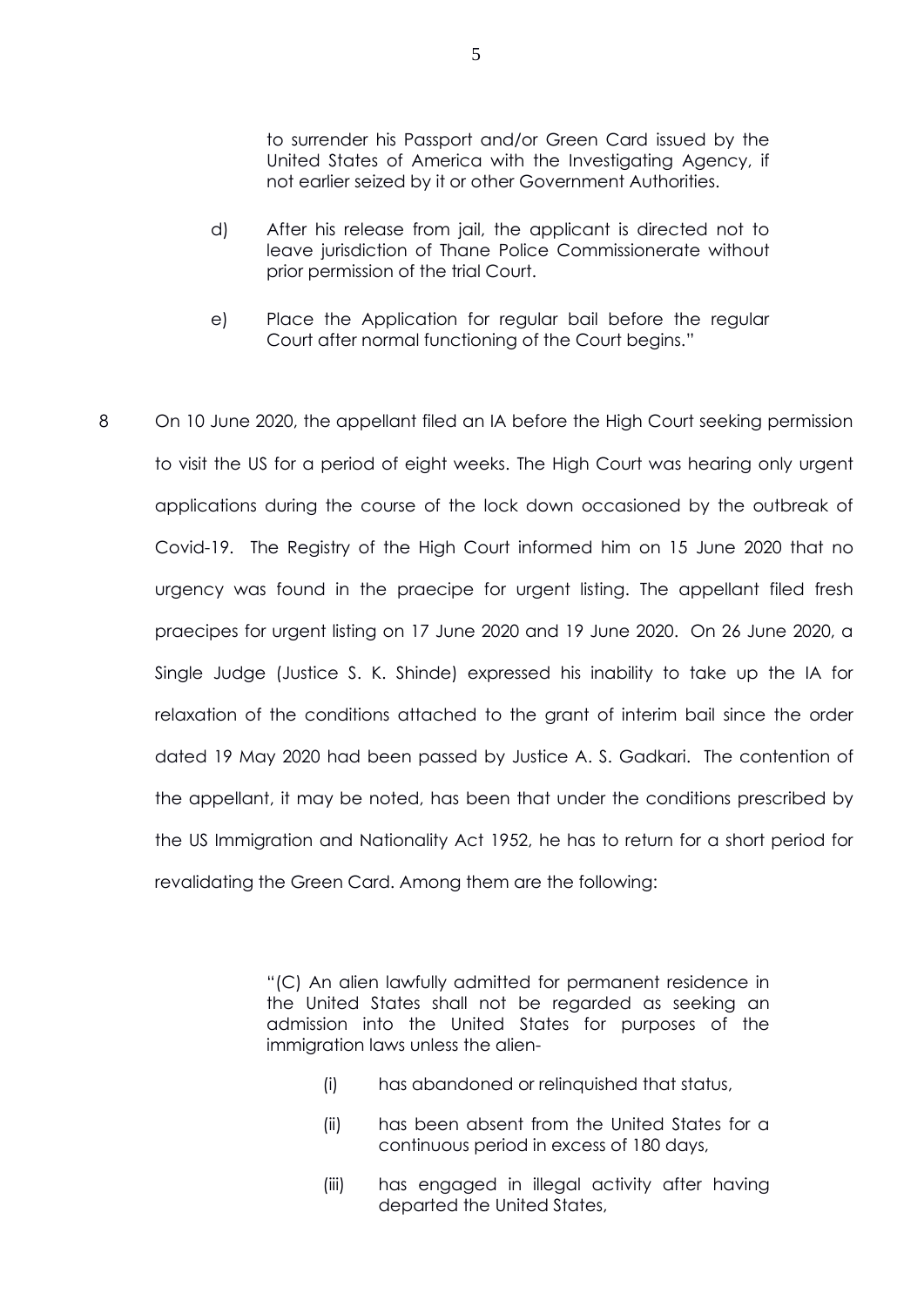- (iv) has departed from the United States while under legal process seeking removal of the alien from the United States, including removal proceedings under this chapter and extradition proceedings,
- (v) has committed an offense identified in section 1182(a)(2) of this title, unless since such offense the alien has been granted relief under section 1182(h) or 1229b(a) of this title, or is attempting to enter at a time or place other than as designated by immigration officers or has not been admitted to the United States after inspection and authorization by an immigration officer."
- 9 The High Court, by its order dated 26 June 2020, rejected the application for considering his prayer for relaxing the conditions attaching to the grant of interim bail following which the appellant moved this Court<sup>4</sup>. By an order dated 13 July 2020, this Court requested the High Court to take up the IA filed by the appellant seeking permission to travel to the US, at an early date. This Court, in its order dated 13 July 2020, noted the submission of the learned counsel for the appellant in paragraph 2 of its order and then issued the following directions:

"2. Mr Subhash Jha, learned counsel appearing on behalf of the petitioner, submitted that in the event that the petitioner is unable to arrive in the US by 29 July 2020, he will not be in a position to retain his Green Card as he is required to return to the US within 180 days of his departure and his status will then be that of an alien seeking entry into the US.

3. Since the interim application which has been filed by the petitioner is pending before the High Court, we request the High Court to take it up at an early date having regard to the timeline which has been set out in the submissions which have been recorded above. We clarify that since the interim application is still pending before the High Court, we have not expressed any view on the merits of the matter. The observations contained in the order declining to entertain the praecipe shall not come in the way of the disposal of the interim application. The Special Leave Petition is

<sup>4</sup> SLP (Crl) No 3034 of 2020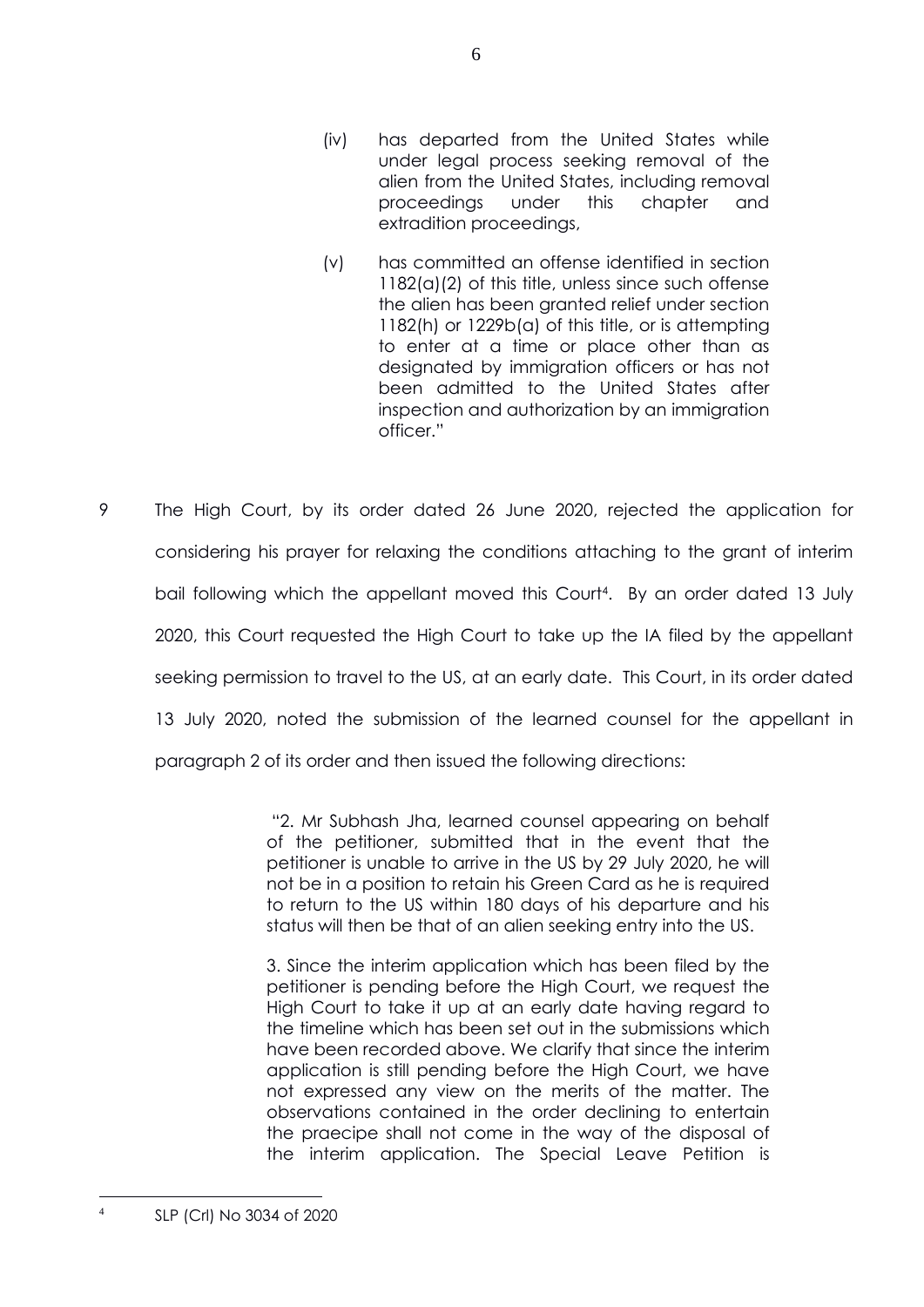accordingly disposed of.

4. The Registry of the Bombay High Court may obtain, if required, administrative directions of the Hon'ble Chief Justice for the assignment of the interim application."

- 10 In pursuance of the order of this Court, the High Court heard the IA and has declined to grant permission to the appellant to visit the US for a period of eight weeks, by its order dated 23 July 2020.
- 11 Mr. Subhash Jha, learned counsel appearing on behalf of the appellant submits that:
	- (i) The appellant is a resident of the US since 1985; holds a Green Card since 2010 and has not violated any provision of law in the US;
	- (ii) The appellant and the members of his family have been involved in a long drawn out litigation against the complainant, both of a civil and criminal nature;
	- (iii) In the private complaint that was instituted by the complainant in January 2014, the co-accused was granted anticipatory bail by the Sessions Judge, Thane on the ground that the complaint essentially turns upon documents;
	- (iv) Between 2015 and 2020, the appellant has visited India on as many as sixteen occasions;
	- (v) The family of the appellant, which includes him, his brother Shalin and two sisters, jointly owns properties at Thane and Panvel worth more than Rs 100 crores and the appellant is the only member of the family who is looking after the litigation;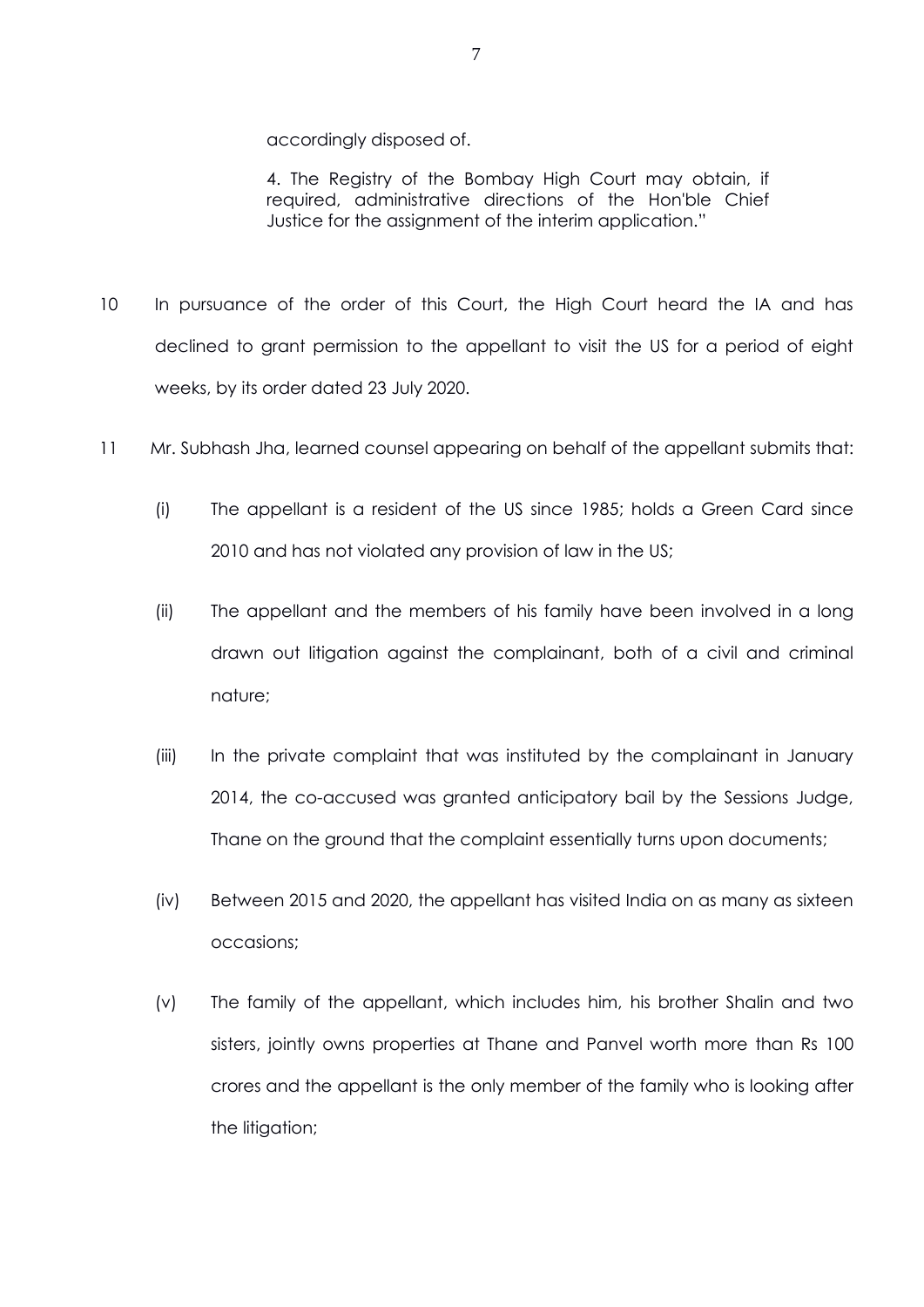- (vi) Far from being a fugitive from justice, the appellant has consistently travelled to India and the mere filing of the private complaint and the registration of an FIR should not preclude him from travelling to the US, failing which he would incur serious consequences of the invalidation of his Green Card;
- (vii) While the court which grants bail under Section 439 of the Code of Criminal Procedure 1973 can impose conditions which ensure the presence of the accused to face trial, the conditions must balance the liberty of the accused and not result in the arbitrary deprivation of the right to livelihood; and
- (viii) The order of the JMFC dated 10 April 2014 has been passed as a matter of routine course without application of mind and has been misused by the police machinery to harass and arrest the appellant at the behest of an adversary.
- 12 Mr Jha further submitted that the appellant would undertake to come to India on every hearing of the criminal cases before the concerned courts and he has no intention to evade the process of law. Mr. Jha has stated that in pursuance of the notice issued by this court, the complainant has been served.
- 13 On the other hand, Mr. Sachin Patil, learned counsel appearing on behalf of the State of Maharashtra, who appeared in pursuance of the notice issued by this Court on 29 July 2020, submitted that the conduct of the appellant has been improper. Mr. Patil stated that, on the grant of anticipatory bail by the Sessions Court in 2018, the appellant left for the US, without seeking permission, though as a matter of fact, he returned subsequently to India on several occasions until 2020, when he was arrested. It was urged that the appellant has not complied with the conditions on which he was granted interim bail for eight weeks and he ought to have, but has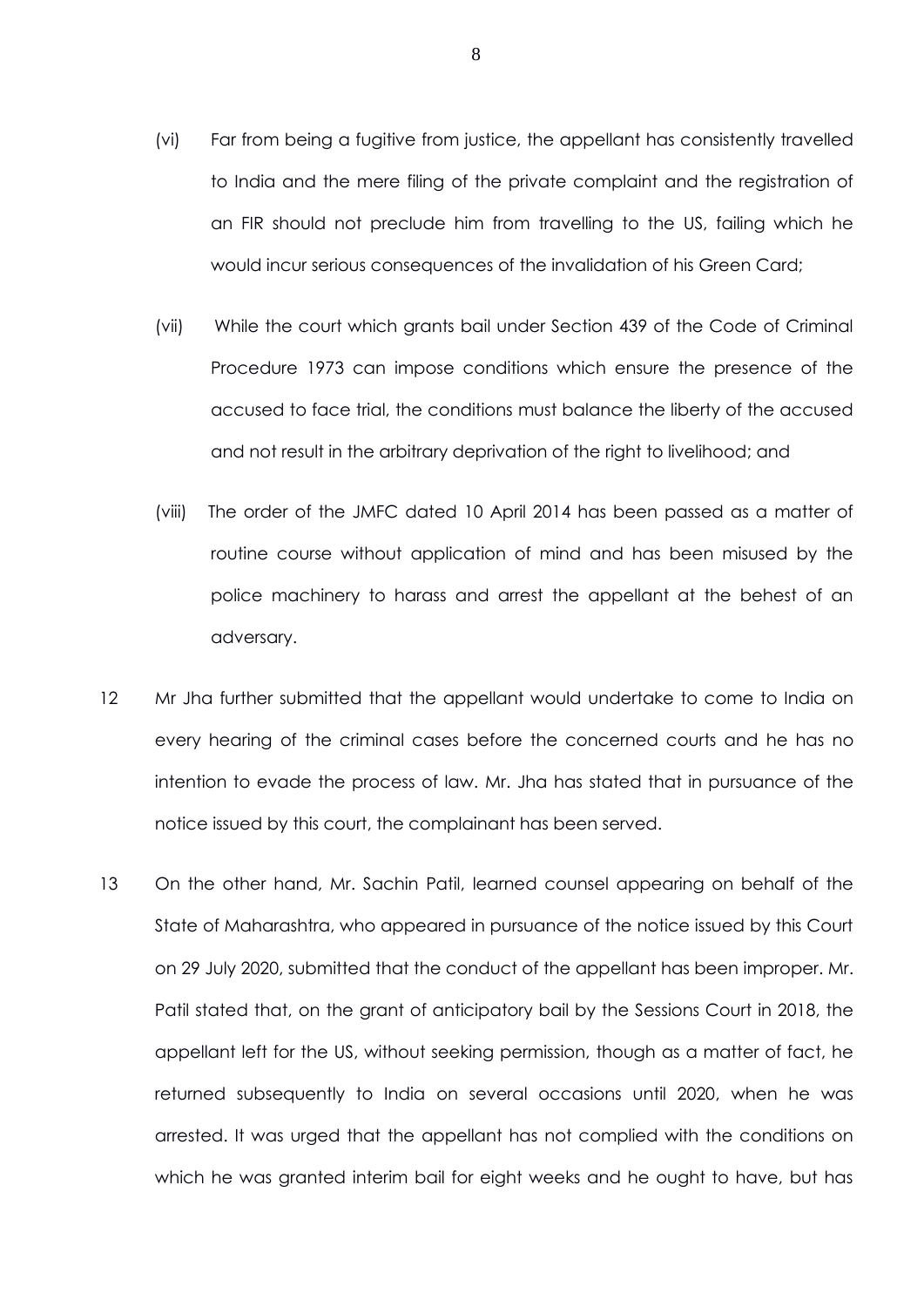not, surrendered after the period was over. Mr. Patil submitted that since the appellant is facing a criminal trial, the Court may expedite the course of the trial, but not permit him to leave for the US at this stage; there being no guarantee of his return.

- 14 The language of Section 437(3) of the CrPC which uses the expression "any condition… otherwise in the interest of justice" has been construed in several decisions of this court. Though the competent court is empowered to exercise its discretion to impose "any condition" for the grant of bail under Sections 437 (3) and 439 (1) (a) of the CrPC, the discretion of the court has to be guided by the need to facilitate the administration of justice, secure the presence of the accused and ensure that the liberty of the accused is not misused to impede the investigation, overawe the witnesses or obstruct the course of justice. Several decisions of this Court have dwelt on the nature of the conditions which can legitimately be imposed both in the context of bail and anticipatory bail.
- 15 In **Kunal Kumar Tiwari** v **The State of Bihar**<sup>5</sup>, the appellant who was alleged to have committed offences under Sections 498-A, 341, 323, 379 and 506, read with Section 34 IPC and Sections 3 and 4 of the Dowry Prohibition Act 1961 was denied anticipatory bail by the High Court. However, the High Court directed that if the appellant was willing to treat his wife with dignity and care but she refuses to live with him or both parties prefer to obtain a divorce by mutual consent, the court below would release the appellant on provisional bail. The trial court was permitted to confirm the provisional bail after one year and was directed to monitor the relationship between the parties, who would appear before it every three months. This Court, while holding that the conditions imposed by the High Court on grant of

9

<sup>(2018) 16</sup> SCC 74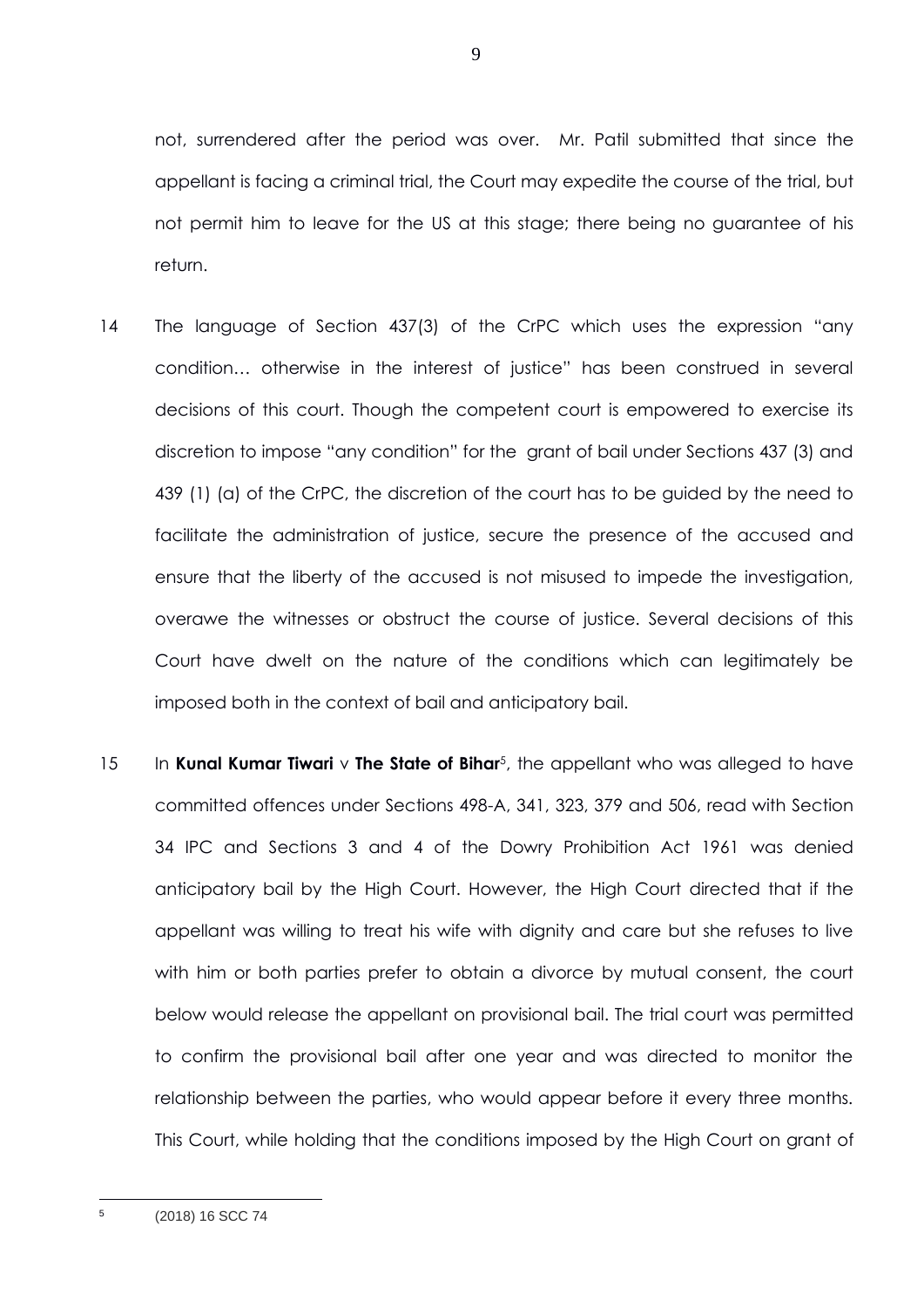bail were onerous and arbitrary, observed:

- "9. …Sub-clause (c) of Section 437(3) allows Courts to impose such conditions in the interest of justice. We are aware that palpably such wordings are capable of accepting broader meaning. But such conditions cannot be arbitrary, fanciful or extend beyond the ends of the provision. The phrase 'interest of justice' as used under the Sub-clause (c) of Section 437(3) means "good administration of justice" or "advancing the trial process" and inclusion of broader meaning should be shunned because of purposive interpretation.
- 10. … from the perusal of the impugned order it is clear that the court exceeded its jurisdiction in imposing such arbitrary conditions. Some of the conditions imposed are highly onerous and are absurd. Such onerous anticipatory bail conditions are alien and cannot be sustained in the eyes of law. The conditions imposed appear to have no nexus with the good administration of justice or advancing the trial process, rather it is an over-zealous exercise in utter disregard to the very purpose of the criminal justice system. In view of the above, the impugned order passed by the High Court is set aside and the interim protection granted to the Petitioner by this Court… is made absolute."

## 16 In Dataram Singh v State of Uttar Pradesh<sup>6</sup>, this Court observed that:

"7. ….The grant or refusal of bail is entirely within the discretion of the judge hearing the matter and though that discretion is unfettered, it must be exercised judiciously and in a humane manner and compassionately. Also, conditions for the grant of bail ought not to be so strict as to be incapable of compliance, thereby making the grant of bail illusory."

17 In **Sumit Mehta** v. **State (NCT of Delhi)**<sup>7</sup>, in the context of conditions under Section

438 (2) of the CrPC, this Court observed that a balance has to be struck between

the rights of the accused and the enforcement of the criminal justice system while

<sup>6</sup> (2018) 3 SCC 22 7

<sup>(2013) 15</sup> SCC 570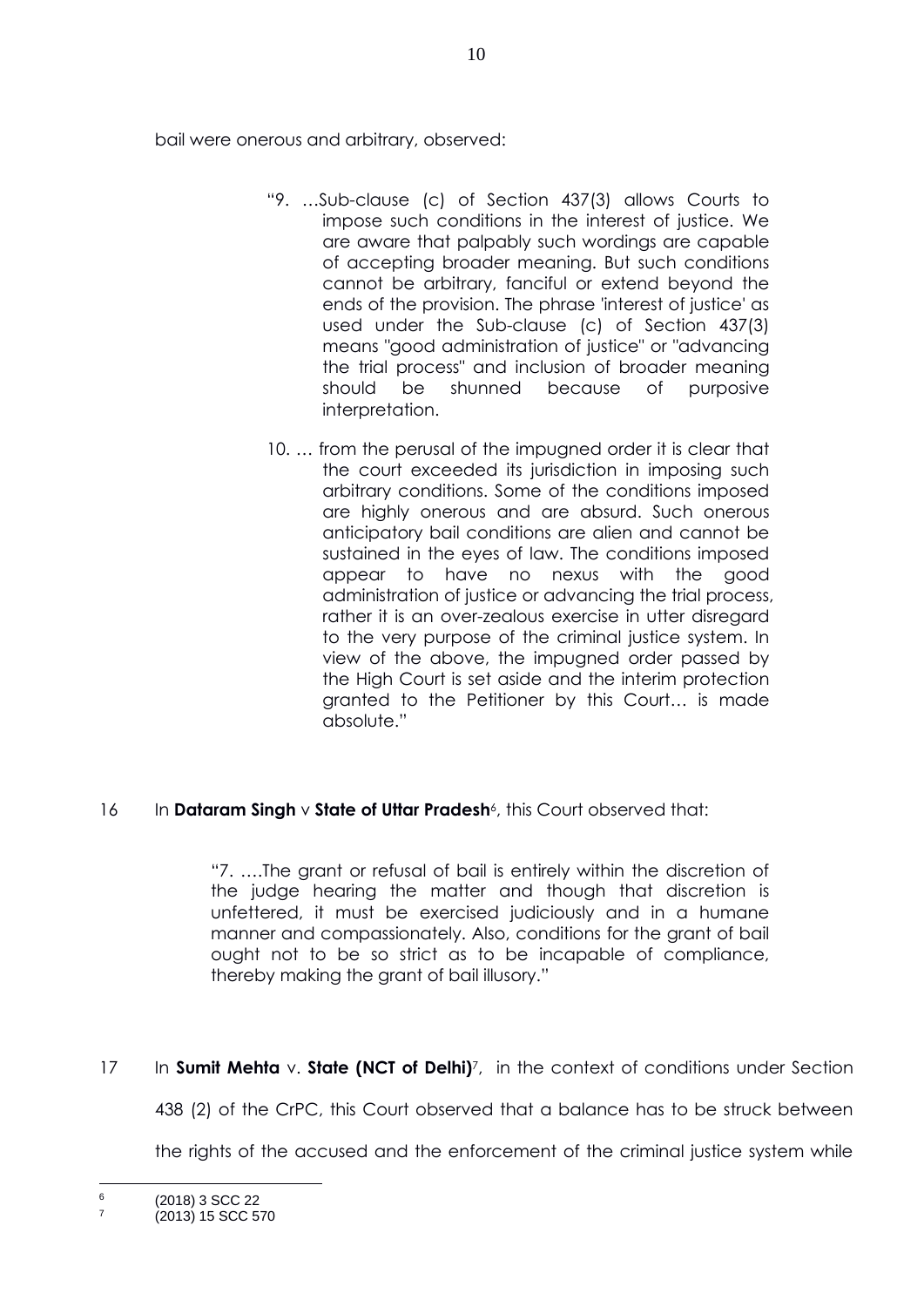imposing conditions on the grant of bail:

"11. While exercising power Under Section 438 of the Code, the Court is duty bound to strike a balance between the individual's right to personal freedom and the right of investigation of the police. For the same, while granting relief under Section 438(1), appropriate conditions can be imposed Under Section 438(2) so as to ensure an uninterrupted investigation. The object of putting such conditions should be to avoid the possibility of the person hampering the investigation. Thus, any condition, which has no reference to the fairness or propriety of the investigation or trial, cannot be countenanced as permissible under the law. So, the discretion of the Court while imposing conditions must be exercised with utmost restraint."

This Court also discussed the scope of the discretion of the court to impose "any condition"

on the grant of bail and observed:

"15. The words "any condition" used in the provision should not be regarded as conferring absolute power on a Court of law to impose any condition that it chooses to impose. Any condition has to be interpreted as a reasonable condition acceptable in the facts permissible in the circumstance and effective in the pragmatic sense and should not defeat the order of grant of bail."

18 In **Barun Chandra Thakur** v. **Ryan Augustine Pinto**<sup>8</sup> , this Court restored a condition mandating that the respondent seek prior permission from a competent court for travel abroad. The condition, which was originally imposed by the High Court while granting anticipatory bail was subsequently deleted by it. This Court made the following observations with respect to imposing restrictions on the accused's right to travel:

> "9. ….There could be no gainsaying to that the right to travel abroad is a valuable one and an integral part of the right to personal liberty. Equally, however, the pre-condition of securing prior permission before travelling abroad is a crucial ingredient which undoubtedly was engrafted as a condition for the grant of anticipatory-bail in this case. ……At best, the condition for seeking

<sup>8</sup> Criminal Appeal No. 1618 of 2019 (Arising out of SLP (Crl.) No. 9873 of 2019), order dated 21 October 2019.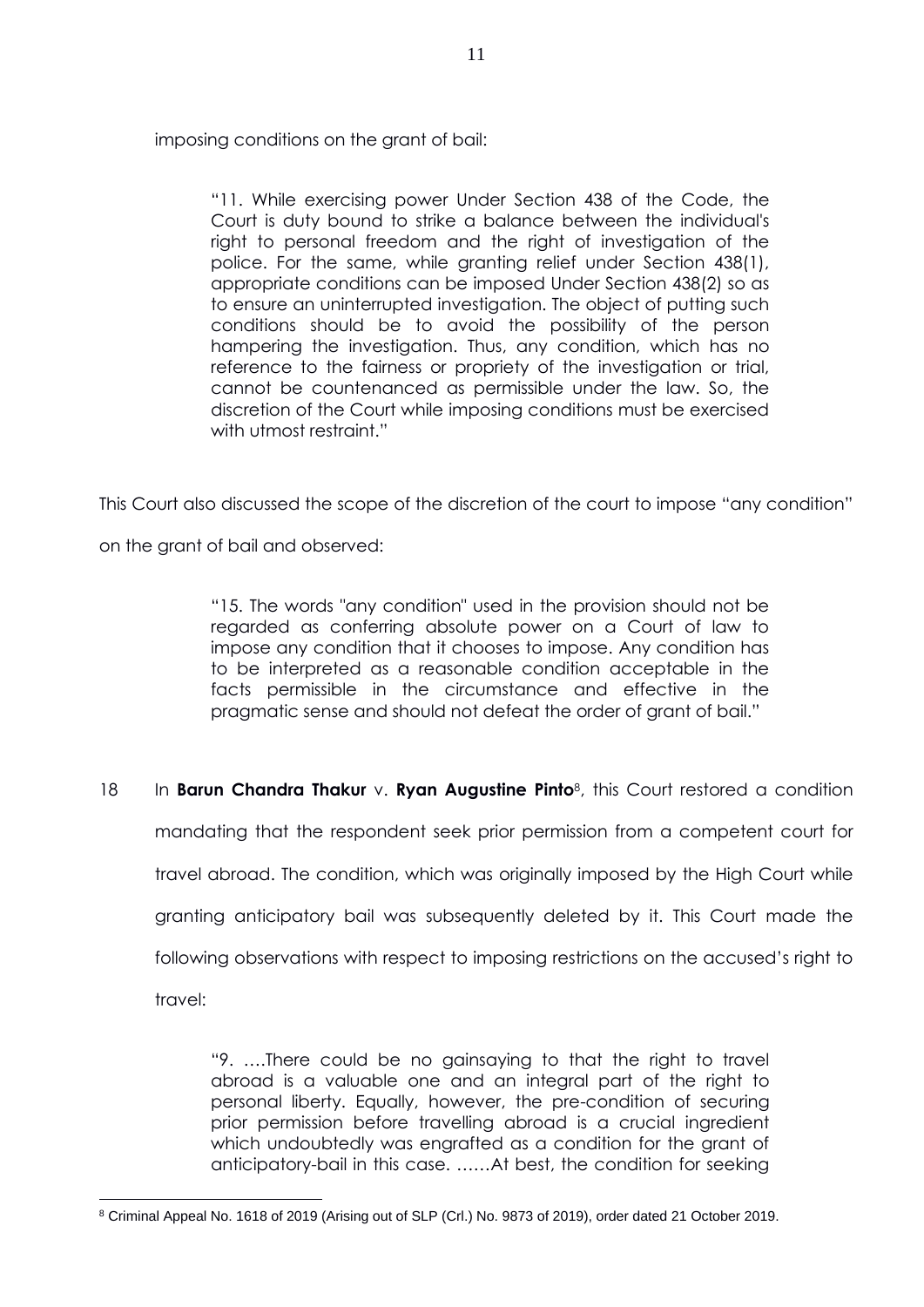permission before travelling abroad could have been regulated, not deleted altogether."

- 19 This Court has passed multiple orders previously allowing an accused enlarged on bail to travel abroad. In **Ganpati Ramnath** v **State of Bihar**<sup>9</sup>, this Court allowed an accused-applicant to travel abroad for medical treatment, modifying its earlier bail order, noting that the applicant had travelled abroad on the ground of medical necessity on six occasions with the permission of the court and had returned. In **K. Mohammed v The State of Kerala<sup>10</sup>**, this Court allowed the accused-appellant to travel abroad to meet in the exigencies of a family situation. In **Tarun Trikha** v **State**  of West Bengal<sup>11</sup>, this Court allowed the accused-petitioner to travel to Indonesia in connection with his employment and to return once the work was completed. In **Pitam Pradhan v State of A P<sup>12</sup>, this Court while granting anticipatory bail, permitted** the petitioner to travel abroad noting that his job required him to travel abroad at frequent intervals and may lose his employment if he were not permitted to travel abroad.
- 20. Having heard the learned counsel appearing on behalf of the appellant and the learned counsel for the State of Maharashtra, it is necessary for the Court to notice at the outset that a large amount of litigation is pending between the appellant and the complainant, Mehraj Rajabali Merchant. The appellant has furnished details of the litigation between the parties as well as of the criminal prosecutions, in his affidavit dated 7 August 2020. This has been summarised in a tabular statement:

<sup>9</sup> Crlmp. Nos. 6304 & 6305/2017 in Criminal Appeal Nos. 1187/2004, order dated 4 May 2017.

<sup>10</sup> Criminal Appeal Nos. 547/2012, order dated 2 March 2020.

<sup>11</sup> Special Leave to Appeal Crl. Nos. 4643/2015, order dated 29 May 2015.

<sup>12</sup> Special Leave to Appeal (Crl) No(s).9664/2013, order dated 26 February 2014.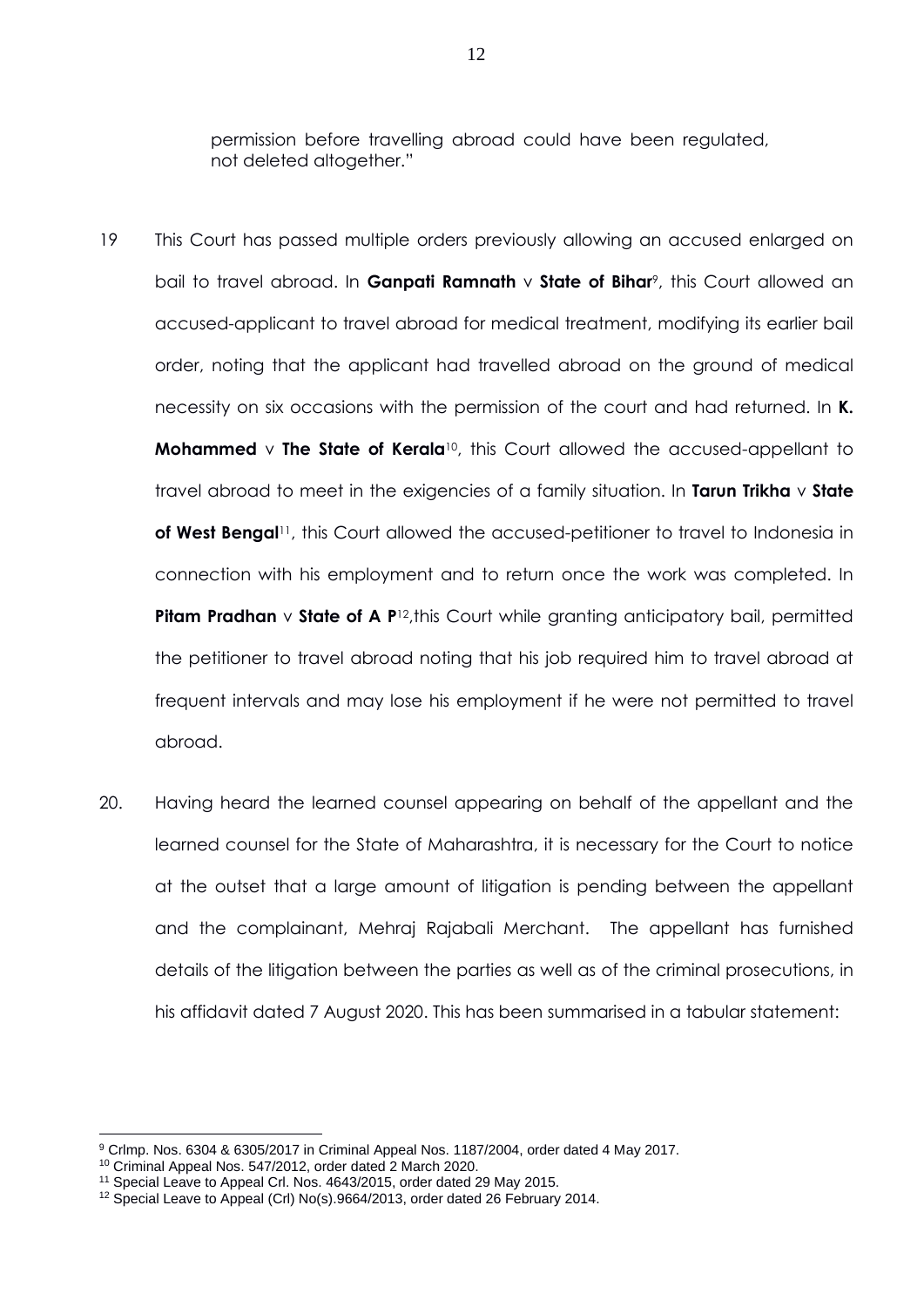# "I. Cases initiated by Merchants

(Disposed)

| Sr.No. | Court & Case                                                                | Parties                                                                                                                                                                                                                                                                        | Disposal<br>Date |
|--------|-----------------------------------------------------------------------------|--------------------------------------------------------------------------------------------------------------------------------------------------------------------------------------------------------------------------------------------------------------------------------|------------------|
| 1.     | Civil SD. Court,<br>Thane<br>RCS/200577/2005                                | Ms. Lokhandwala<br>Weigh Bridge Vs. M/s<br>Asam Transport                                                                                                                                                                                                                      | <b>Disposed</b>  |
| 2.     | 4 <sup>th</sup> Civil Judge<br>JMFC, Thane<br>RCC/420380/2010               | Firdaus Rajabali<br>Merchant Vs. Farida<br>Firoz Lokhandwala                                                                                                                                                                                                                   | 08/10/2010       |
| 3.     | 1st C J Magistrate,<br><b>Thane</b><br>CR.MA/300998/2013                    | Firdaus Rajabali<br>Merchant Vs. Parvez<br>Noor Lokhandwala                                                                                                                                                                                                                    | 03/01/2014       |
| 4.     | 4 <sup>th</sup> Joint Civil Judge<br>Sr. Division, Thane<br>RCS/201541/2001 | Firoz Pirbhai<br>Lokhandwala Vs<br>Nooruddin Pirbhai<br>Lokhandwala                                                                                                                                                                                                            | 16/09/2016       |
| 5.     | Add. Dist. Judge,<br>Thane<br>Civil MA/286/2019                             | Mehraj Rajabali<br>Merchant Vs.<br>1. Parvez Noor<br>Lokhandwala<br>2. Farida Noor<br>Lokhandwala<br>3. Faizmin Amin<br>Hussain<br>4. Dinaz Akbar<br>5. Shalin Noor<br>Lokhandwala<br>6. Arun Fathepuria<br>7. Firadaus Rajabali<br>Merchant<br>8. Municipal Comr.<br>of Thane | 25/01/2020       |

II. Cases initiated by Lokhandwallas

(Disposed)

| Sr.No. | Court & Case                                                              | Parties                                        | Disposal Date |
|--------|---------------------------------------------------------------------------|------------------------------------------------|---------------|
|        | 4 <sup>th</sup> Civil Judge S D, Parvez Noor.<br>Thane<br>RCS/200143/2011 | Lokhandwala Vs<br>Firdaus Rajabali<br>Merchant | 07/01/2013    |
|        | Dist & Session<br>Court, Thane                                            | Shalin Noor.<br>Lokhandwala Vs.                | 11/08/2015    |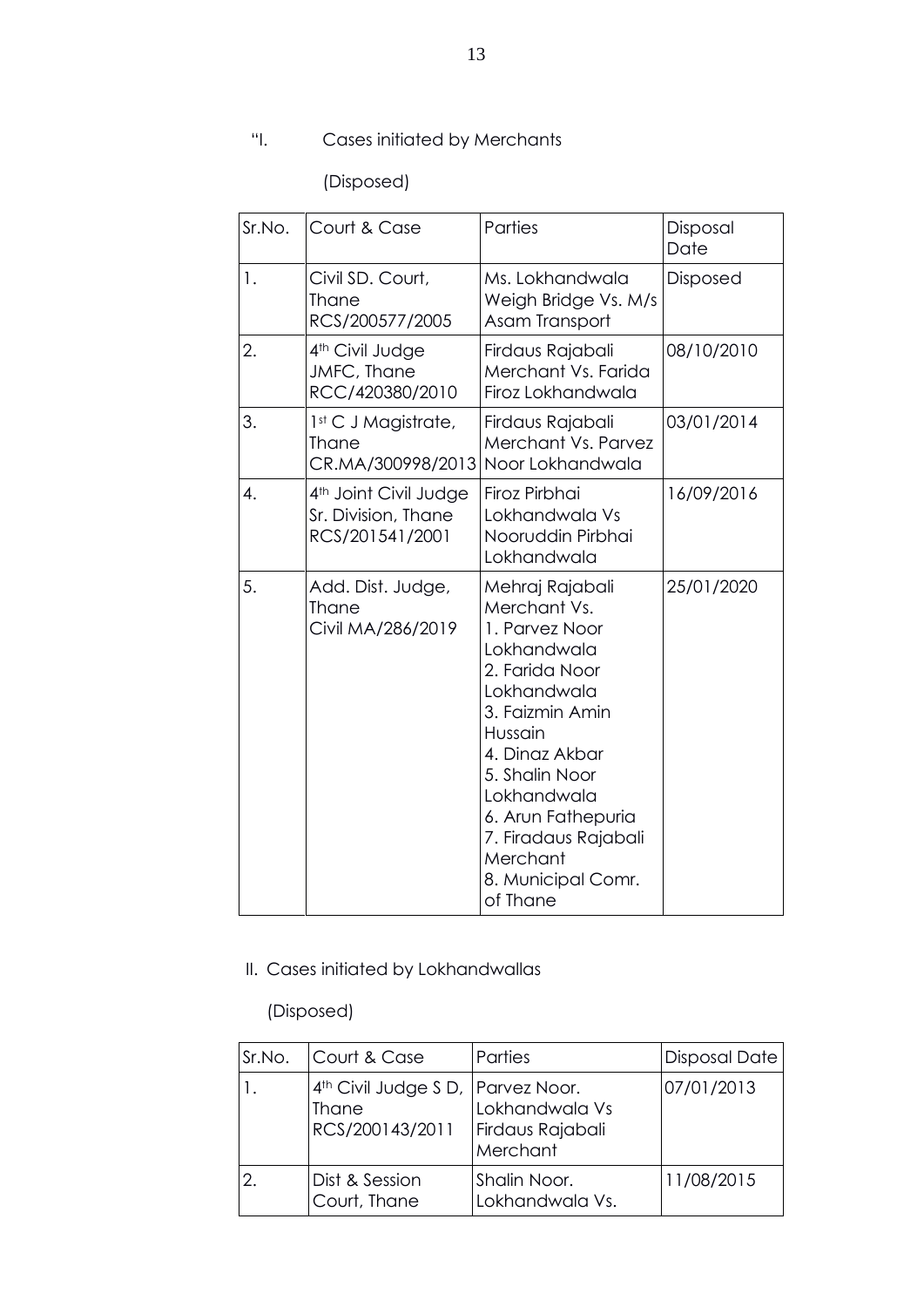|    | Civil<br>MA/100012/2008                                                                 | Hindustan Petroleum                                            |            |
|----|-----------------------------------------------------------------------------------------|----------------------------------------------------------------|------------|
| З. | 2 <sup>nd</sup> Joint Civil<br>Judge SD, Thane<br>RCS/201901/2012                       | Farida Noor.<br>Lokhandwala Vs.<br>Farida Firoz<br>Lokhandwala | 22/01/2019 |
| 4. | 4 <sup>th</sup> Joint Civil<br>Judge SD, Thane<br>Sp.<br>Case/200905/2012   Lokhandwala | Farida Noor.<br>Lokhandwala Vs.<br>Farida Firoz                | 13/09/2019 |

III. Cases initiated by Merchants (Active)

| Sr.<br>No. | Court & Case                                                                               | Parties                                                                                                                                                                                                                                                                                               | Stage                    | Next date  |
|------------|--------------------------------------------------------------------------------------------|-------------------------------------------------------------------------------------------------------------------------------------------------------------------------------------------------------------------------------------------------------------------------------------------------------|--------------------------|------------|
| 1.         | 2 <sup>nd</sup> Joint Judge, Sr.<br>Division, Thane<br>Sp.<br>Case/200393/2010 Lokhandwala | Firdaus Rajabali<br>Merchant Vs.<br>Farida Firoz                                                                                                                                                                                                                                                      | Argument                 | 3.8.2020   |
| 2.         | 2 <sup>nd</sup> Civil Judge,<br>JD, JMFC, Thane -<br>Misc. Cr.<br>Application<br>799/2017  | Firdaus Rajabali<br>Merchant Vs.<br>1. Parvez N.<br>Lokhandwala<br>2. Farida N.<br>Lokhandwala                                                                                                                                                                                                        | Order                    | 10.8.2020  |
| 3.         | 8 <sup>th</sup> Dist. Judge<br>MCA/10/2020                                                 | Mehraj Rajabali<br>Merchant Vs.<br>1. Parvez Noor.<br>Lokhandwala<br>2. Farida Noor.<br>Lokhandwala<br>3. Faizmin Amin<br>Husain<br>4. Dinaz Akbar<br>5. Shalin Noor.<br>Lokhandwala<br>6. Arun<br>Fatehpuria<br>7. Firdaus<br>Rajabali<br>Merchant<br>8. Thane<br>Municipal<br>Corp.<br>Commissioner | <b>Notice</b><br>Unready | 19.08.2020 |
| 4.         | 5 <sup>th</sup> Court Joint<br>Civil Judge Sr.                                             | Mehraj Rajabali<br>Merchant Vs.                                                                                                                                                                                                                                                                       | File of Stay             | 19.8.2020  |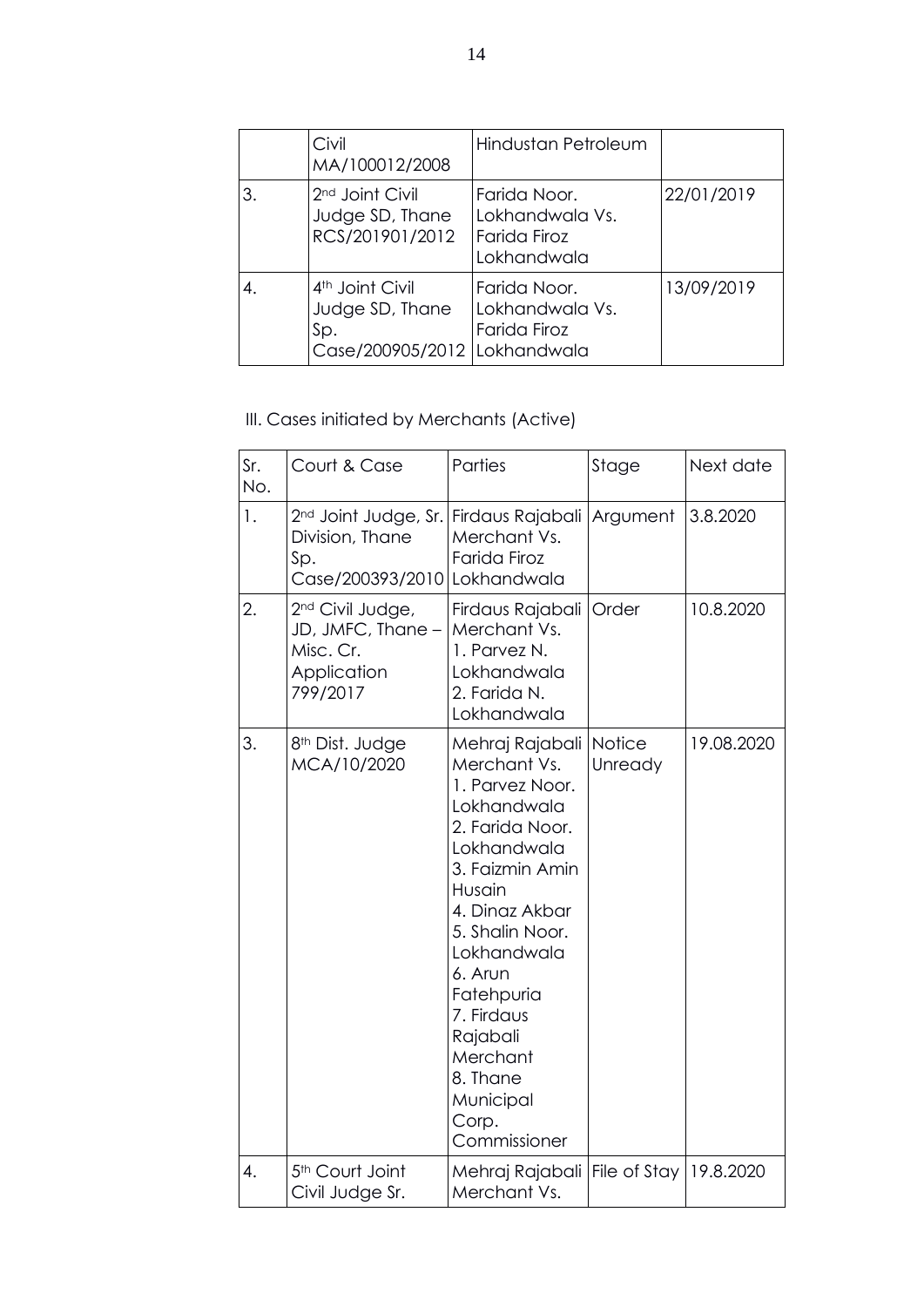|    | Div., Thane<br>Civil<br>MA/200687/2015                                           | 1. Parvez Noor.<br>Lokhandwala<br>2. Farida Noor.<br>Lokhandwala<br>3. Faizmin Amin<br>Husain<br>4. Dinaz Akbar<br>5. Shalin Noor.<br>Lokhandwala<br>6. Arun<br>Fatehpuria<br>7. Firdaus<br>Rajabali<br>Merchants<br>8. Thane<br>Municipal<br>Corp.<br>Commissioner<br>9. Ganesh<br>Hanuman<br>Autee<br>10. Sanjay Salvi<br>11. Amarjit<br>Singh Dhri |               |            |
|----|----------------------------------------------------------------------------------|-------------------------------------------------------------------------------------------------------------------------------------------------------------------------------------------------------------------------------------------------------------------------------------------------------------------------------------------------------|---------------|------------|
| 5. | Civil Judge Senior<br>Division, Thane<br>Civil<br>MA/200404/2015                 | Farida Firoz<br>Lokhandwala<br>Vs. Farida Noor.<br>Lokhandwala                                                                                                                                                                                                                                                                                        | <b>Notice</b> | 19.8.2020  |
| 6. | 5 <sup>th</sup> Court Joint<br>Civil Judge, Sr.<br>Div, Thane<br>RCS/200566/2013 | Mehraj Rajabali   Evidence<br>Merchant Vs.<br>Parvez<br>Nooruddin<br>Lokhandwala                                                                                                                                                                                                                                                                      |               | 3.9.2020   |
| 7. | 3rd Joint Civil<br>Judge Sr. Division,<br>Thane<br>Sp.<br>Case/424/2017          | Mehraj Rajabali<br>Merchant Vs.<br>Parvez Noor<br>Lokhandwala                                                                                                                                                                                                                                                                                         | Summons       | 17/09/2020 |

IV.Cases initiated by Lokhandwallas (Active)

| Sr.<br>No. | Court & Case                                      | Parties                                              | Stage | Next date  |
|------------|---------------------------------------------------|------------------------------------------------------|-------|------------|
|            | $4th$ Joint Civil<br>Judge Sr. Division,<br>Thane | Farida Noor.   Argument<br>Lokhandwala<br>Vs. Farida |       | 19/08/2020 |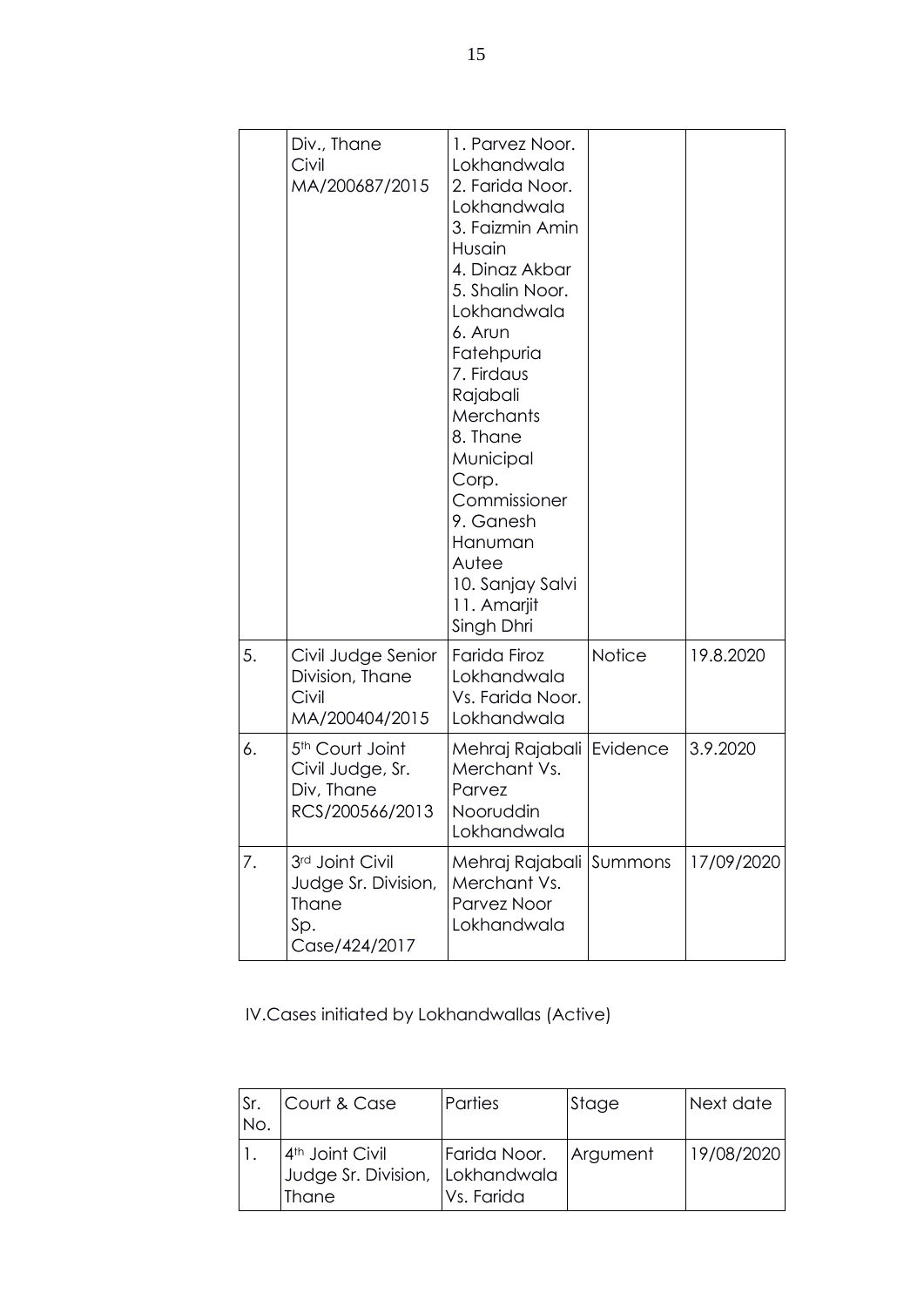|    | Civil<br>MA/200315/2015   Lokhandwala | Firoz                                                                              |             |            |
|----|---------------------------------------|------------------------------------------------------------------------------------|-------------|------------|
| 2. | 1st CJM, Thane<br>Cri M.A./91/2014    | Farida N.<br>Lokhandwalla Unready<br>Vs. Firdaus<br>Rajabali<br>Merchant &<br>Ors. | Arg on Exh. | 24/09/2020 |

V. Misc Cases

| Sr.<br>No. | Court & Case                                                             | Parties                                                           | Stage                    | Next date                                           |
|------------|--------------------------------------------------------------------------|-------------------------------------------------------------------|--------------------------|-----------------------------------------------------|
| 1.         | Supreme Court<br>SLP (CRL) No.<br>3420/2020<br>SLP (CRL)<br>No.3034/2020 | Parvez N.<br>Tokhandwalla<br>Vs. State of<br>Maharashtra          | Argument                 | 12/08/2020<br>(tentative)                           |
| 2.         | High Court<br>LD/VC/BA/24/2020 Lokhandwalla                              | Parvez N.<br>Vs. State of<br>Maharashtra                          | Argument                 | Praecipe<br>circulated<br>06/08/2020<br>(tentative) |
| 3.         | High Court<br>ASDB-LD-VC<br>No.102 of 2020<br>along with<br>WP/891/2018  | Parvez N.<br>Lokhandwalla<br>Vs. State of<br>Maharashtra &<br>Ors | Amendment<br>carried out | Seeking<br>circulation                              |

21 The private complaint which is the genesis of the present proceedings was instituted in January 2014. The gravamen of the allegation is that the appellant has forged and fabricated the Power of Attorney of 19 December 2011 of his brother Shalin. Mr. Jha submits that, as a matter of fact, the Power of Attorney has not been used at any point; his brother was present in India at the time when conveyance was entered into; and that his brother has never raised any objection. However, we are not inclined to go into these factual aspects at the present stage. It would suffice to note that the co-accused was granted bail by the Sessions Judge Thane on 16 April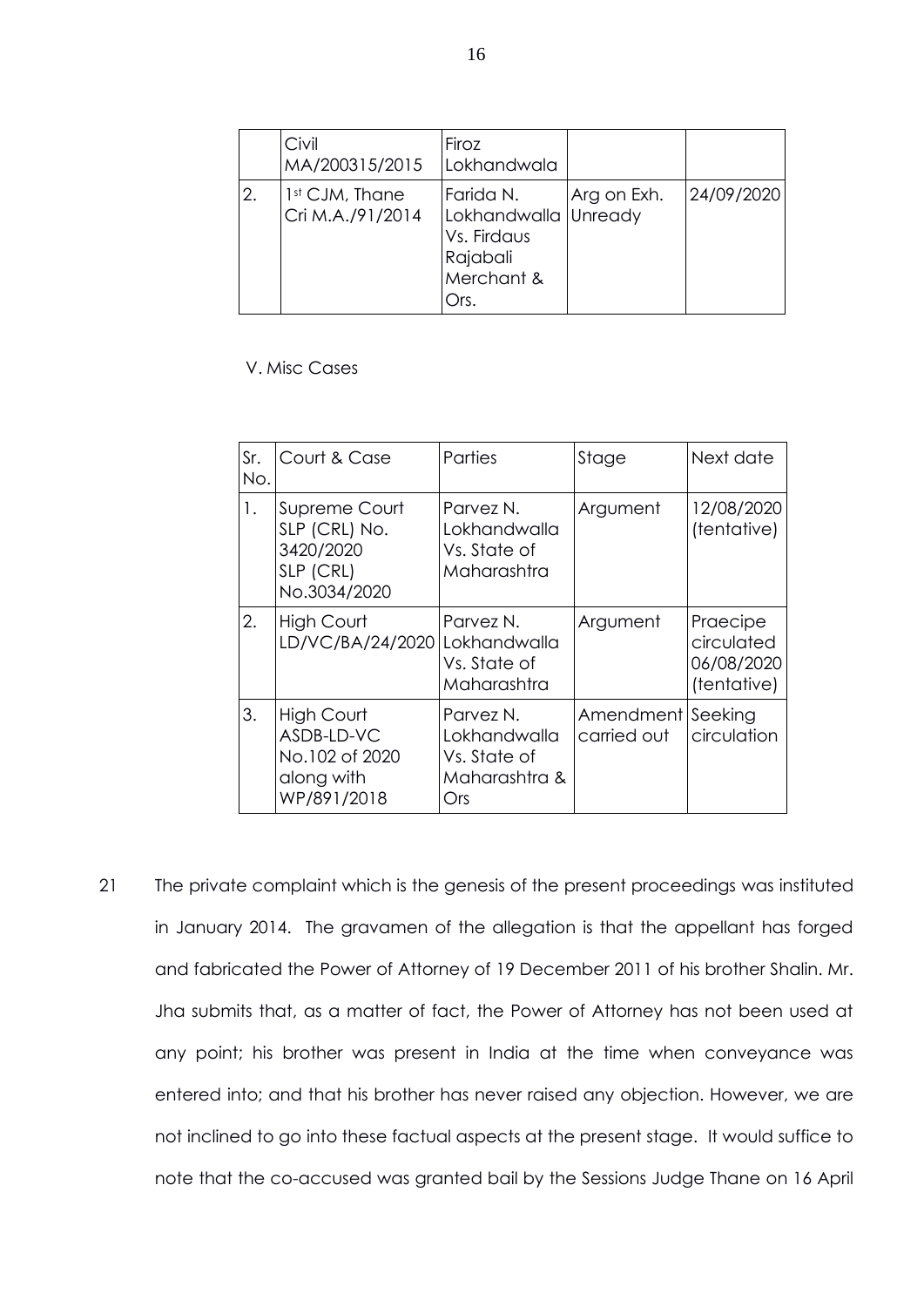2018. We are called upon to decide only whether the appellant should be permitted to travel to the US for eight weeks. In evaluating this issue, we must have regard to the nature of the allegations, the conduct of the appellant and above all, the need to ensure that he does not pose a risk of evading the prosecution. The details which have been furnished to the Court by the appellant, indicate that he has regularly travelled between the US and India on as many as sixteen occasions between 2015 and 2020. He has maintained a close contact with India. The view of the High Court that he has no contact with India is contrary to the material on record. The lodging of an FIR should not in the facts of the present case be a bar on the travel of the appellant to the US for eight weeks to attend to the business of revalidating his Green Card. The conditions which a court imposes for the grant of bail – in this case temporary bail – have to balance the public interest in the enforcement of criminal justice with the rights of the accused. The human right to dignity and the protection of constitutional safeguards should not become illusory by the imposition of conditions which are disproportionate to the need to secure the presence of the accused, the proper course of investigation and eventually to ensure a fair trial. The conditions which are imposed by the court must bear a proportional relationship to the purpose of imposing the conditions. The nature of the risk which is posed by the grant of permission as sought in this case must be carefully evaluated in each case.

22 Mr. Sachin Patil submitted that the appellant was granted temporary bail for a period of eight weeks by the High Court, by its order dated 19 May 2020, and the appellant has neither furnished surety nor he has surrendered after the expiry of the period of eight weeks.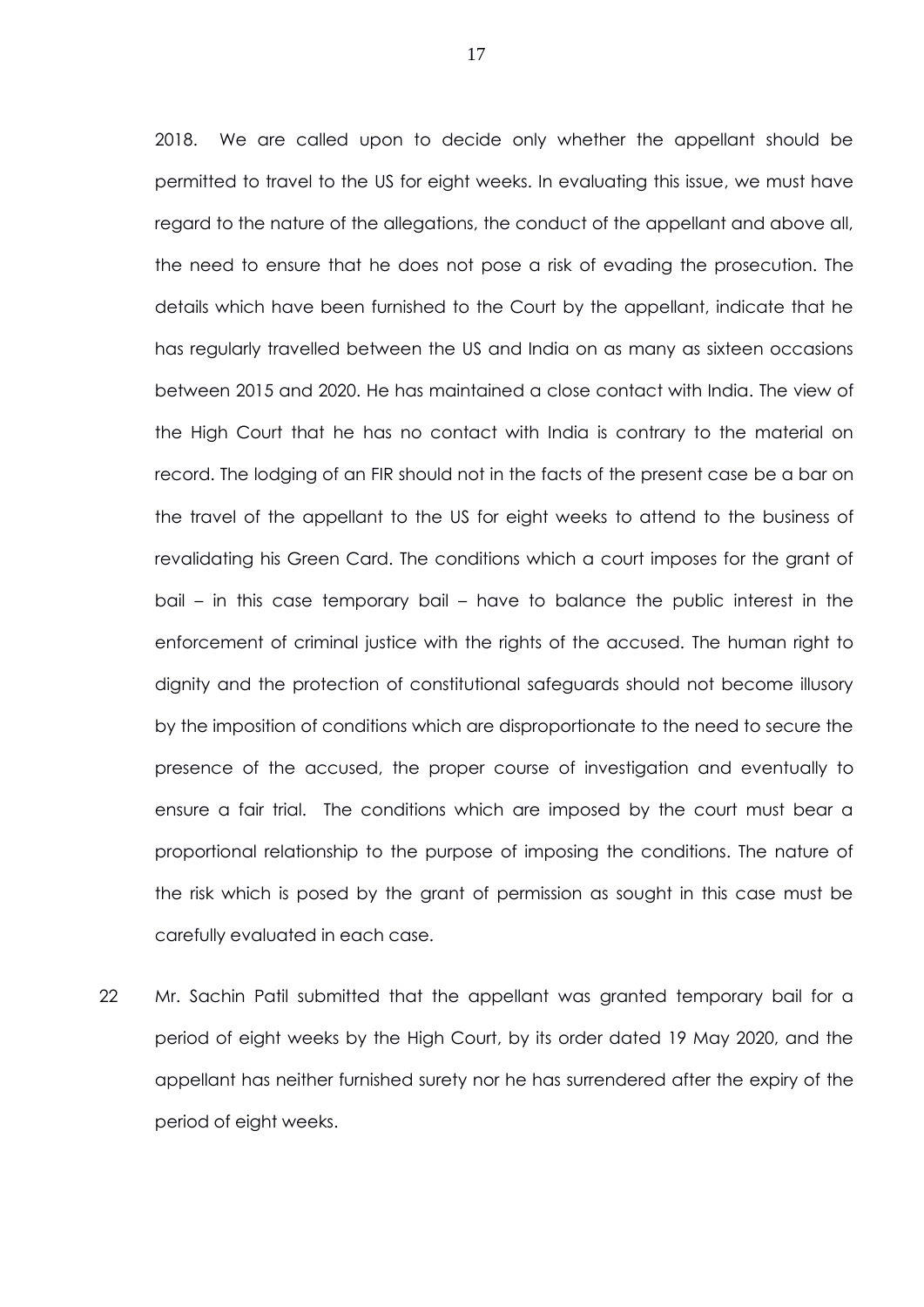- 23 As far as the furnishing of sureties is concerned, Mr. Jha stated, on instructions, that the directions of the High Court have been complied with. In regard to the surrender of the appellant, the Court has been apprised of the fact that as a result of the lock down occasioned by the outbreak of Covid-19, the High Court on the judicial side passed successive orders<sup>13</sup> on 26 March 2020, 15 April 2020 and 15 June 2020 extending its interim orders. In the meantime, to establish his bona fides, the appellant states that he had moved the High Court in successive praecipes for early hearing, while instituting an IA for modification of the conditions imposed on 19 May 2020 and, eventually, it was on the direction of this Court that the High Court passed the impugned order.
- 24 Having regard to the genesis of the dispute as well as the issue as to whether the appellant is likely to flee from justice if he were to be permitted to travel to the US, we find, on the basis of the previous record of the appellant, that there is no reason or justification to deny him the permission which has been sought to travel to the US for eight weeks. The appellant is an Indian citizen and holds an Indian passport. While it is true that an FIR has been lodged against the appellant, that, in our view, should not in itself prevent him from travelling to the US, where he is a resident since 1985, particularly when it has been drawn to the attention of the High Court and this Court that serious consequences would ensue in terms of the invalidation of the Green Card if the appellant were not permitted to travel. The record indicates the large amount of litigation between the family of the appellant and the complainant. Notwithstanding or perhaps because of this, the appellant has frequently travelled between the US and India even after the filing of the complaint and the FIR. We accordingly are of the view that the application for modification was incorrectly rejected by the High Court and the appellant ought to have been allowed to travel